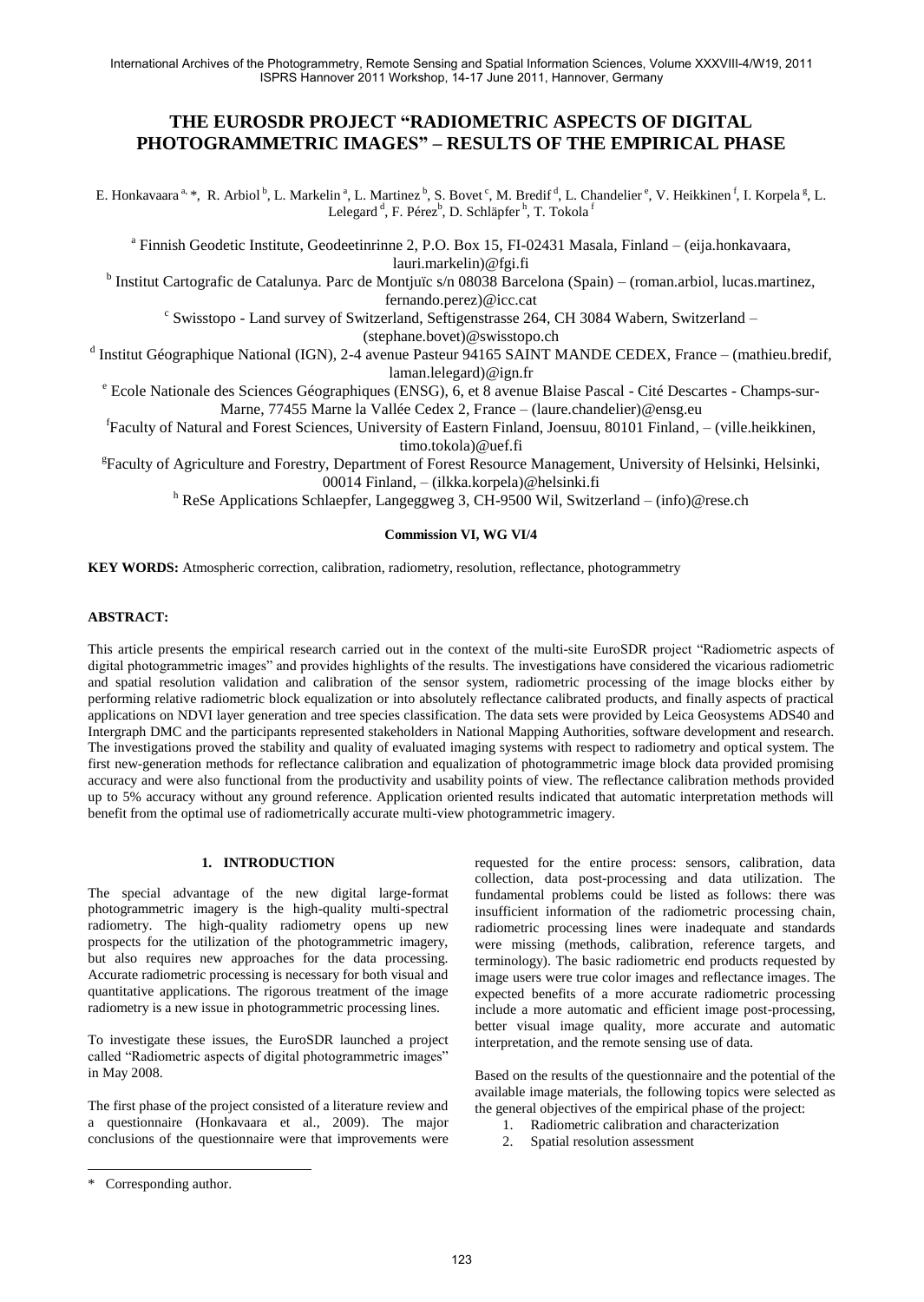International Archives of the Photogrammetry, Remote Sensing and Spatial Information Sciences, Volume XXXVIII-4/W19, 2011 ISPRS Hannover 2011 Workshop, 14-17 June 2011, Hannover, Germany

- 3. Reflectance calibration and image block equalization<br>4 Colour enhancement of the calibrated data
- 4. Colour enhancement of the calibrated data
- 5. Application oriented studies

These topics cover the very fundamental processes of the radiometric processing line. The first two objectives are related to validation and calibration of the imaging sensor and system, which should be carried out on a regular basis (e.g. yearly) to ensure the quality of the imaging system. These aspects should be considered also in the acceptance testing of a purchased new sensor system. Objectives 3 and 4 are related to the processing of huge amounts of image data (tens to hundreds of thousands of km<sup>2</sup> every year). The key requirements for these processes include efficiency (fast processing, no ground reference targets), usability aspects (simplicity of use, automatic selection of parameters), reliability and accuracy. The last objective is related to the fact that the radiometric processing level and quality of image data has influences in applications.

The objective of this paper is to present the research carried out in the context of the EuroSDR project and to present the main results. In Section 2 the empirical data sets, participants and processing methods are briefly described. Section 3 provides some highlights of the results and conclusions are given in Section 4.

### **2. EMPIRICAL INVESTIGATION**

#### **2.1 Empirical image data**

In summer/autumn 2008 radiometrically controlled test flights were conducted in Catalonia (Spain) and Finland.

**2.1.1 Integrated DMC and CASI test flight in Banyoles.** The Institut Cartogràfic de Catalunya (ICC) executed extensive radiometric test flights with a DMC camera and a Compact Airborne Spectrographic Imager (CASI) in Banyoles on 15 July, 2008 (Arbiol and Martinez, 2009). The imagery was collected at 820, 1125, 2250 and 4500 m flying heights above the ground. Various manmade reflectance targets as well as several artificial and natural stable covers were available around the test field, including a lake. In addition, a Siemens star was installed in the test field. Two groups carried out the radiance and reflectance ground-truth data acquisition with spectroradiometers. The atmospheric state was directly measured by several groups, instruments and techniques. An atmospheric Lidar provided aerosol profiles and two automatic sun tracking photometers provided column integrated values of Aerosol Optical Thickness (AOT) for the optical spectrum. Atmospheric profiles of the area were calculated for the campaign day from weather forecast models by the Catalonian weather service.

**2.1.2 DMC test flights in Sjökulla.** The National Land Survey of Finland carried out a acceptance test of their new DMC on 1 and 25 September 2008 at the Sjökulla test field of the Finnish Geodetic Institute (FGI) (Honkavaara et al., 2011). The flying height was 500 m above the ground level, which provided 5 cm GSD. The reflectance reference targets included the permanent bi-directional reflectance factor (BRF) targets of gravel at the test field, several transportable BRF targets and several natural reflectance targets; the targets were monitored using an ASD field spectrometer during the first flight. A Siemens star, an edge target and line bar targets were available for the spatial resolution evaluations. The special feature of this data was that it included several overflights with different exposure settings.

BRF-targets are needed, because the photogrammetric systems used have a wide field of view and the reflectance anisotropy has to be taken into account in evaluations. The anisotropic reflectance characteristics of the FGI reference targets have been measured in the laboratory using the FIGIFIGO goniospectrometer (Suomalainen et al., 2009). The reference values for different view/illumination geometries are obtained either by using these anisotropy factors to scale the nadir reflectance value measured in the field conditions or the reference value is interpolated from BRF data measured in the laboratory.

**2.1.3 Integrated ADS40/ALS50 test flight in Hyytiälä.**  The test flight with ADS40 (SH 52) and ALS50 was carried out at the Hyytiälä forestry test field in co-operation with Leica Geosystems, University of Helsinki, University of Eastern Finland, Estonian Land Board and FGI. The test site is 3300 m x 8500 m in size and it contains more than 200 forest plots in different forest conditions (density, age, species mixture, silvicultural history) with over 15000 trees that have been measured for position and basic variables (Korpela et al., 2011). Atmospheric and weather conditions were measured by the permanent SMEAR-II and AERONET stations that are in the area. FGI's BRF calibrated reflectance targets and a Siemens star were installed at the test field. The reflectance/radiance of the targets as well as various homogeneous land covers (asphalt, gravel, grass) were monitored by spectroradiometers. The ADS40 data was collected in uncompressed mode at 1000, 2000, 3000 and 4000 m flying altitudes providing 10 cm, 20 cm, 30 cm, and 40 cm GSD.

### **2.2 Participants**

The participants of the empirical phase included three National Mapping Agencies (NMAs), one company providing atmospheric correction software and eight research participants. The data was delivered to some additional parties, but they did not return any results.

#### NMAs

- Institut Cartografic de Catalunya, Spain (ICC)
- Institut Géographique National, France: Ecole Nationale des Sciences Géographiques (IGN/ENSG) and Laboratoire MATIS (IGN/MATIS)
- Swisstopo, Switzerland

Software development

ReSe, Switzerland  $\bullet$ 

Research:

- Finland: FGI, University of Helsinki (UH), University of Eastern Finland (UEF)
- Spain: Instituto de Desarrollo Regional Universidad de Castilla La Mancha (IDR-UCLM), Centre de Recerca Ecològica i Aplicacions Forestals – Universitat Autònoma de Barcelona (CREAF-UAB), Universitat de Barcelona (UB), Universitat Politècnica de Catalunya (UPC), Servei Meteorològic de Catalunya (SMC)

All participants are active in research, the IGN is developing their own camera and software, and the ICC is developing software, so the participants provided several points of view.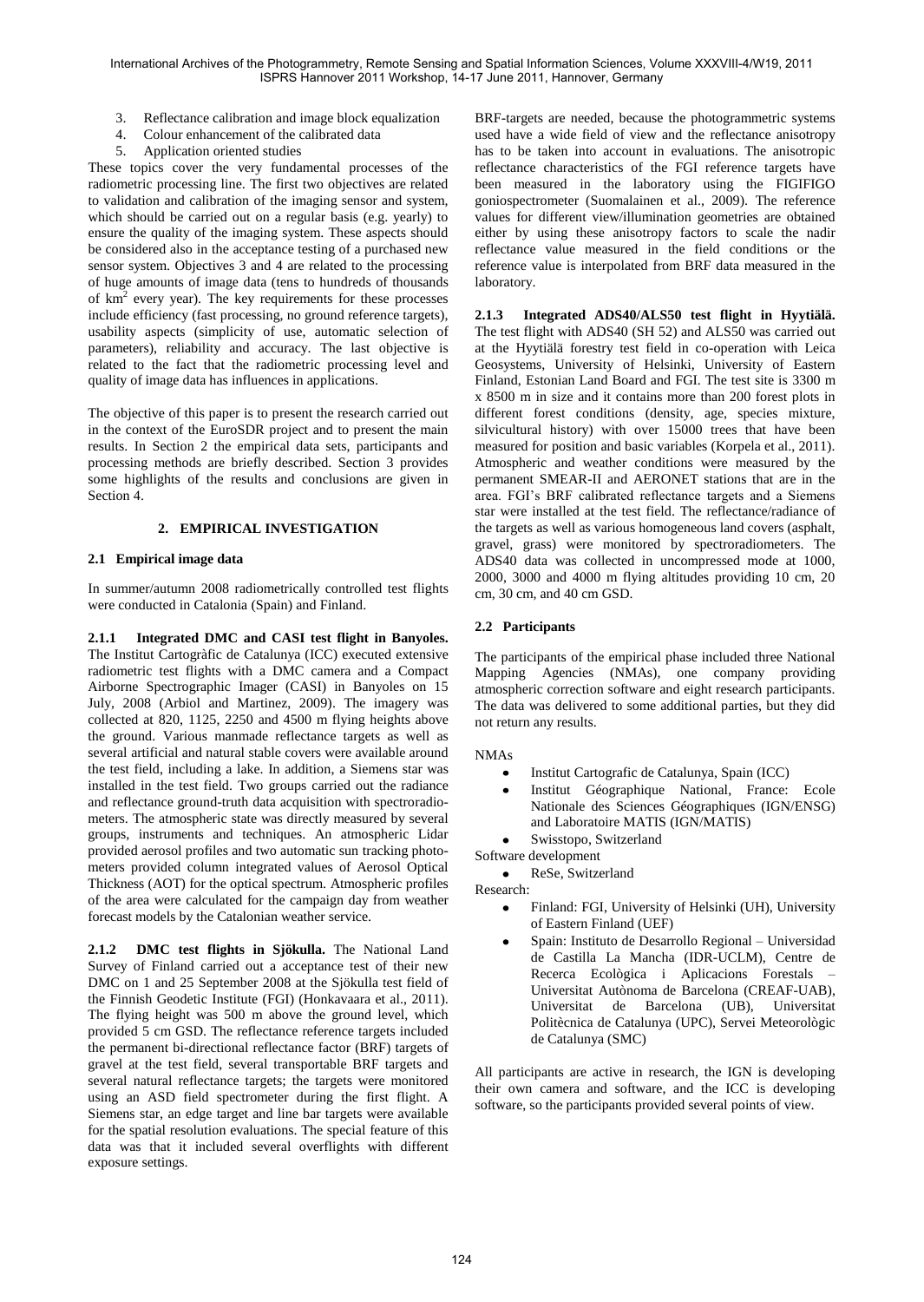# **2.3 Processing of the data**

The objectives of the empirical study were covered by the following participants, data sets and approaches:

Radiometric calibration and characterization

- CASI Banyoles by ICC (6S)
- DMC Banyoles by ICC
- DMC Sjökulla by FGI (Modtran 4)  $\bullet$
- ADS40 Hyytiälä by ReSe (ATCOR-4) and by FGI  $\bullet$ (Modtran 4, ATCOR-4)

Spatial resolution assessment

- DMC Banyoles by IGN/MATIS
- DMC Banyoles by ICC
- DMC Sjökulla by FGI

Reflectance calibration, image block equalization

- DMC Banyoles by IGN/ENSG (Pepita)  $\bullet$
- DMC Sjökulla by FGI (Modified empirical line)
- ADS40 Hyytiälä by ReSe (ATCOR-4), FGI (ATCOR- $\bullet$
- 4 and XPro 4.2.0) and Swisstopo (XPro 4.2.0)

Application oriented evaluations

- DMC Banyoles: NDVI map production by ICC
- ADS40 Hyytiälä: tree species classification by UH  $\bullet$ and UEF

### **2.4 Radiometric calibration and characterization**

The radiometric calibration and characterization were carried out using photogrammetric systems and a CASI hyper-spectral scanner. Reflectance and radiance based approaches were covered.

**2.4.1 CASI Banyoles.** The determination of the DMC radiometric calibration parameters was the main objective of the ICC's previous campaign in 2005 and obtained results were indeed satisfactory enough, but the secondary objective concerning the results of atmospheric correction of DMC images was disappointing. Without real measurements the obtained values could not be applied. Even worse, the hypothesis that the CASI could be used as a calibration system was far from reality due to a poor knowledge on the detailed response of the hyperspectral sensor.

The spectral shift characterization method is based on the hypothesis of global g-coefficients that need to be identically shifted for all the wavelengths for each look direction. The proposed methodology exploits the presence of the  $O<sub>2</sub>$ atmospheric absorption band (760 nm approx.) over a high reflectance cover in that wavelength. To determine the spectral shift, a non-orthorectified hyperspectral image over a vegetated area is aggregated in the along-track direction. This process generates a one-line image with 550 across-track spectral samples (look directions). Then, a subpixel Pearson correlation is computed for each one of the 550 spectra with a vegetation spectrum processed with the 6S code (Vermote et al., 1997) to take into account the effect of the  $O<sub>2</sub>$  absorption band. The estimated spectral shift is then applied to the original image and the radiometric bands are spectrally resampled to fit the CASI channel nominal limits described by the g-coefficients (Martinez et al., 2011).

The first approximation to the sensitivity of the bands was a rectangular response between the limits of each channel. This simple estimation works fine to correct from atmospheric scattering but proves insufficient to solve the absorption regions. The manufacturer was then asked about the sensitivity of the bands and we received a polynomial relationship between FWHM and wavelength that shows values up to several times the nominal FWHM of the sensor (Martinez et al.,2011).

**2.4.2 DMC Banyoles.** Vicarious radiance based radiometric calibration was carried out for the DMC by using simultaneous images of DMC and CASI. The CASI system is periodically recalibrated in the laboratory, and the idea was to transfer this calibration to the DMC. This is possible due to the fact that the acquisition geometry, atmospheric effects and illumination geometry of the targets are approximately equivalent for areas imaged simultaneously. Besides, the spectral resolution of CASI is high enough to reproduce DMC-like channels by adding calibrated CASI hyper-spectral bands. In order to verify the previous hypothesis and because of the different FOV of DMC and CASI, only the central area of the DMC scenes were used. In addition, DMC pixels were aggregated to fit the coarse CASI spatial resolution. Then a median floating window filter was applied to both CASI and DMC imagery to avoid misregistration and other sources of noise. Finally, a linear relationship between Digital Numbers (DN) from DMC and radiance values of a CASI image emulating DMC bands is derived (Martínez et al., 2007).

**2.4.3 DMC Sjökulla.** The reflectance based vicarious calibration was applied for the DMC images. The reflectance spectrums of several reference targets were measured during the campaign. The at-sensor radiances were then calculated using the Modtran 4 radiative transfer code. As insitu measurements of atmospheric conditions were not available, standard "Midlatitude summer" atmospheric settings were used. The images were collected using various exposure settings (aperture, exposure time), and the calibration was calculated using DNs that were normalized using the aperture and exposure time. The stability of the sensor was also evaluated. Details of the approach are given by Markelin et al. (2010a).

**2.4.4 ADS40 Hyytiälä.** An absolute radiometric calibration of the ADS40 was carried out using the reflectance based vicarious calibration method using ATCOR-4 (Schläpfer, 2010) and on at-sensor radiance level using Modtran 4 (Markelin et al., 2010b). Two reference targets were used in the latter calibration. In Modtran 4 radiative transfer calculations, the ground reflectance measurements and the atmospheric measurements of the SMEAR-II and AERONET stations were used. In ATCOR-4, the aerosol optical thickness was derived from the image data.

### **2.5 Spatial resolution assessment**

**2.5.1 DMC Banyoles.** A Siemens star made of canvas of size of 100  $m<sup>2</sup>$  and with 5° sectors was available at the test site. The target appeared in different positions on 9 DMC images from the lowest flying height.

The IGN/MATIS used the Siemens star to determine the MTFs. Furthermore, the local image sharpness was studied by using Haar Wavelets Transform (Brédif and Lelégard, 2010).

At the ICC, a software tool was implemented with the aim of providing a spatial resolution measurement of an image in pixel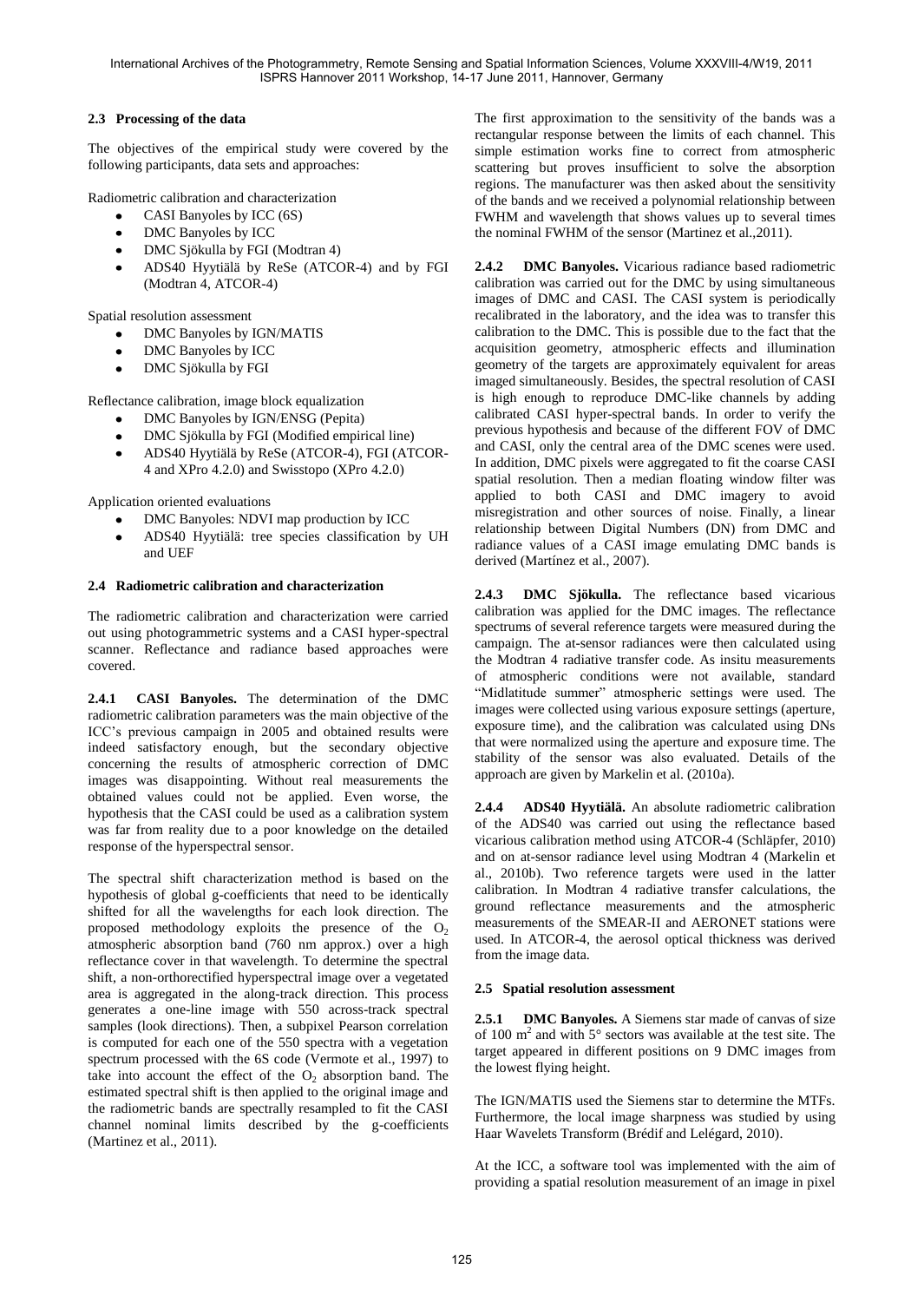units. The program processes a region of interest that contains a single contour and makes a minimum square adjustment over the bi-dimensional function of the edge that is modelled as a sigmoid function. The five parameters are estimated in a least squares adjustment and the computed function is derived for obtaining the LSF (Line Spread Function). The FWHM (Full Width at Half Maximum) over the LSF is the measurement value (Talaya et al., 2007). The image resolution loss caused by the atmosphere as a function of the atmospheric radiative conditions was analysed. The resolution in pixel units was evaluated as the FWHM of the LSF computed from a reconstruction of the Edge Spread Function (ESF). The 6S (Vermote et al., 1997) code was used to simulate the atmosphere. Atmosphere type, aerosol model and total load, illumination and observation geometries and spectral range are taken into account when computing simulations. The results were also compared with the resolution measures on the real images taken with the DMC.

**2.5.2 DMC Sjökulla.** For the FGI Sjökulla DMC data sets, a Siemens star and RP-targets were used for the resolution assessment. The resolution targets were spread over the image area on 35 positions on first acquisition day and on 18 positions on second acquisition day. The image resolution was analyzed as the function of radial distance from the image centre. Further evaluations were carried out to consider impacts of exposure settings on the resolution. The methods are described by Honkavaara et al. (2011).

## **2.6 Reflectance calibration and image block equalization**

Several relevant approaches for reflectance calibration and image block equalization were tested in the study.

**2.6.1 Pepita of IGN**. The "radiometric aerial triangulation" Pepita software is a method for equalising a block of digital aerial images, which can be considered as relative radiometric calibration (Chandelier and Martinoty, 2008). It is based on a parametric, semi-empirical radiometric model taking into account BRDF, haze differences between blocks of images, solar elevation, sensor settings (exposure) and a optional radial component (mainly for chromatic aberration). The model parameters are computed through a global least-squares minimisation process, using radiometric tie-points in overlapping areas between the images. As a result, a relative equalisation between the images is obtained. The method has been used in the IGN orthoimage workflow since 2005. At the beginning, Pepita has only been tested and used on IGN-v1 camera images, giving satisfying results. In 2008, some tests were carried out on DMC images, but the results did not meet the requirements of the IGN orthoimage database specifications. In 2009, IGN acquired its own UltraCam XP camera and Pepita is currently used both on UXP and IGN-v2 cameras.

**2.6.2 ATCOR-4 of Rese.** The ATCOR-4 performs a physically based atmospheric/topographic correction for airborne scanner data in the solar  $(0.35{\text -}2.55 \text{ }\mu\text{m})$  and thermal  $(8{\text -}1)$ 14 µm) spectral region. The correction is based on pre-calculated MODTRAN® look-up tables of the atmospheric radiation field (Richter 2010, Richter 2002). The output in the solar region is the surface reflectance cube and in the thermal region it is the surface (brightness) temperature and emissivity spectrum. The capabilities of the software include determination of the aerosol map (requires bands in the near infrared and/or in the short wave infrared region) and the spatial water vapor map (requires bands in the 940/1130 nm region), haze and cirrus

cloud removal (low altitude haze) and inflight sensor calibration using ground reference targets. ATCOR-4 is for wide FOV airborne scanner imagery and for all terrain types, and it includes the capability for radiometric correction in rugged terrain with cast shadow and illumination calculations.

**2.6.3 XPro of Leica Geosystems**. Leica Geosystems XPro takes care of the entire post-processing workflow of the ADSimagery from data download to the generation of stereo models and orthoimages. Main features from the radiometric point of view are the options to produce ground radiance and ground reflectance images. The default product of XPro is calibrated DN, which relates the pixel data to at-sensor radiances. There are two options to produce ground radiance data: the Dark Pixel Subtraction and the Modified Chavez methods. Ground radiances are still dependent on the illumination level and vary from flight line to flight line. Ground reflectances are calculated by dividing the reflected radiance by the incoming solar irradiance, which is estimated based on the radiative transfer equation by Fraser et al. (1992) and using a parameterization of the atmospheric parameters based on the method of Song et al. (2003). All three correction methods are based on an automatic dark object method to tune the corrections to the actual atmospheric conditions. Additionally, BRDF (Bidirectional reflectance distribution function) correction based on a modified Walthall model is implemented in XPro. All corrections rely entirely on a priori calibration information and parameters derived from the image data. The details of the correction methods are given by Beisl et al. (2008).

**2.6.4 Modified empirical line method.** Empirical line method is widely used in reflectance calibration of remote sensing data (Smith and Milton, 1999). In this study a modified version that takes into account the anisotropy of the reference target and uses DNs that are normalized with respect to size of aperture and exposure time was used.

**2.6.5 Performance assessment.** The performance assessment of radiometric correction is dependent on the type of correction performed.

The validation of methods that carry out reflectance calibration can be related to physical object properties. An estimate of the absolute accuracy is obtained by using accurate enough ground truth reflectance reference targets. In the flight campaigns, artificial reference targets were installed in the area and ground truth measurements were carried out. Repeatability of the reflectance calibration can be evaluated by comparing images collected in repeated acquisitions of same targets from the same or different flying heights. An approximate evaluation of the success of the reflectance calibration can be obtained by evaluating the reflectance spectra of well known targets (asphalt, vegetation). With photogrammetric systems the anisotropy of reflectance has to be taken into account in the analysis.

Quantitative evaluation methods were not available for relative radiometric calibration methods. The radiometric differences between images were visually estimated and the residuals at radiometric tie points were considered. Quantitative criteria for equalization methods could be based on radiometric differences between tie points before and after correction.

# **2.7 Application oriented studies**

The ICC has evaluated the suitability of the DMC data for the NDVI map creation over the entire province of Catalonia.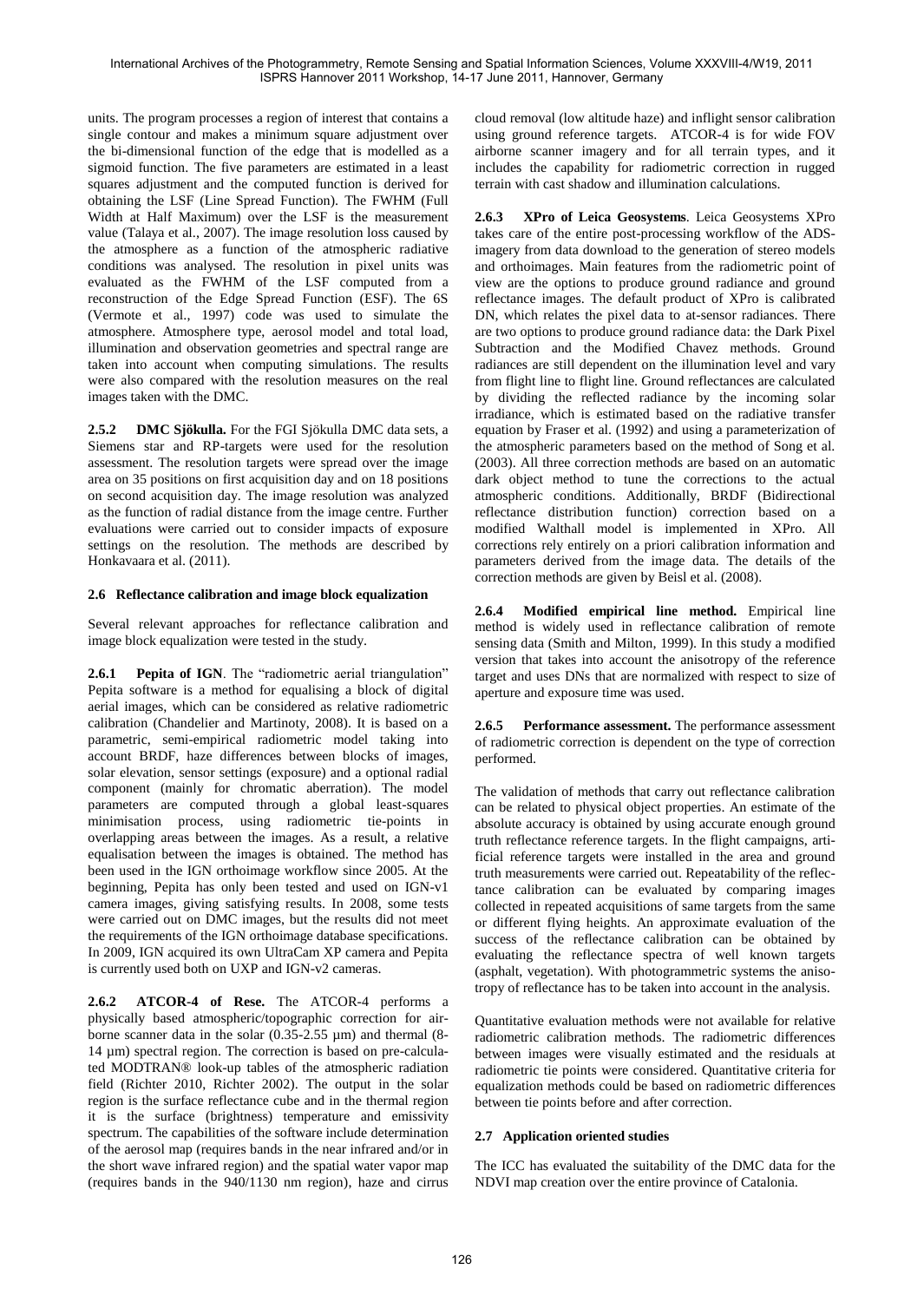The suitability of the reflectance calibrated ADS40 data on single tree level species classification was studied by Korpela et al. (2011). They developed a method in which the crown level illumination and occlusion conditions were determined. The method is based on modelling the crown shapes and visibility/shading conditions by using dense LiDAR data. Based on the data, the reflectance characteristics of tree species (within tree species variation, reflectance anisotropy, proximity effects, etc.) were studied in sun illuminated and shadowed conditions. The data with known illumination conditions were then used in further classification experiments by quadratic discriminant analysis (Korpela et al., 2011) and support vector machine classification (Heikkinen et al., 2011).

### **3. RESULTS AND DISCUSSION**

### **3.1 Radiometric calibration and characterization of the sensor/system**

**3.1.1 CASI Banyoles.** Results by Martinez et al. (2011) indicated that, when CASI smiling effect and CASI spectral sensitivity are taken into account, the atmospheric correction yields fewer artifacts on the atmospherically corrected spectra, even when only standard atmospheric parameters are used. The small artifacts still remaining around the absorption bands could be explained by a frequency dependence of the smiling effect, signal-to-noise ratio too week, etc.

**3.1.2 DMC Banyoles.** The images were pre-processed as described on the methodology section and afterwards a radiometric calibration was performed through a linear regression for each band and image. Linear relationships with a zero intercept were found for all DMC f-stop values and bands. All the  $r^2$  values obtained were greater than 0.9.

**3.1.3 DMC Sjökulla.** The results of the vicarious calibration showed that in general the sensor performance was linear; the  $R<sup>2</sup>$ -values of linear regression were over 0.993. The vicarious calibration was calculated with nine different exposure settings and the radiometric stability of the system was assessed by evaluating the fit of the calibration parameters obtained for one setting with another setting. The difference in R, G and B channels was on average 2.9–4.3% for the same day and the same f-stop data, 3.5–4.5% for the same day and different f-stop data and 3.1–5.2% for data collected on different days. The NIR channel showed weaker performance, and the differences in corresponding cases were 5.7%, 9.2% and 10.9%, respectively. Possible causes of these differences might be sensor instability, inaccuracy of the atmospheric modelling and inaccuracy of the reference values. The stability could be considered to be very good, as it derives from the instabilities of two independent sensors (PAN and MS). Detailed results are given by Markelin et al. (2010a).

**3.1.4 ADS40 Hyytiälä.** Differences in at-sensor radiances based on the Modtran 4 based at-sensor radiance simulations by ReSe and FGI and the ADS40 processing line were larger than expected (10-20%) (Markelin et al., 2010b; Schläpfer, 2010). Possible causes of differences are on one hand the inaccuracy of reference values and atmospheric modelling in the radiative transfer simulation, and on the other hand possible inaccuracy of the ADS40 laboratory calibration. This issue will be studied further.



Figure 1. Image sharpness map obtained using 156 images of the Banyoles DMC campaign by the IGN/MATIS. (Brédif and Lelégard, 2010)

### **3.2 Image data spatial resolution assessment**

**3.2.1 DMC Banyoles.** IGN/MATIS determined the MTFs of the images by using the Siemens star and using a new approach measuring the image sharpness map by the Haar Wavelets (Brédif and Lelégard, 2010). The second method is a potential tool for detection of optical defects and the qualification of the mosaicking of multiple sensor images into a larger composite image. The sharpness map derived from 156 images is shown in Figure 1. The conclusion of the IGN/MATIS evaluations was that the panchromatic photos provided by the DMC camera did not present major defects. The optical system was isotropic and the lens was compatible with the CCD-array (no aliasing). The resolution was better in a centred band parallel to the flight direction.

The ICC used the Siemens star to determine the MTF. The averaged resolution obtained for each image did not show a correlation between the distance to the centre of the image and the resolution. These results are probably due to variables of the acquisition process not taken into account during the study. The histogram of the resolution (FWHM of LSF in pixel units) after implementing a step-like weather simulations for panchromatic channel showed a skewed distribution of resolution values with a large tail towards lower values of resolution (FWHM greater). This distribution indicates that in the majority of cases the resolution is about the maximum frequency, but there are a lot of cases where the atmosphere will produce a large loss of resolution. Besides, there is a high dependence on wavelength, and maximum effect appears at lower wavelengths. These simulation results and the resolution measured in the real DMC panchromatic images are compatible. A more detailed analysis shows that the type and amount of aerosols influence the loss of resolution (Martinez et al., 2009).

**3.2.2 DMC Sjökulla.** The theoretical expectation regarding the resolution of a DMC image of 12 µm pixel size is 42 line pairs/mm. This theoretical limit for the panchromatic DMC images is decreased due to the convergent image geometry by a factor of up to 1.6 in the image corner. The resolution reached the theoretical expectation in the cross-flight direction at the image center, and was worse by a factor of 1.5 in the furthest image corner; these values are very close to theoretical expectations. The resolution was slightly better in the crossflight than in the flight direction, which is most likely caused by the forward image motion. The exposure settings (f-stop: 8, 11; exposure time 3.5–6.5 ms) did not influence the resolution. Details of the study are given by Honkavaara et al. (2011).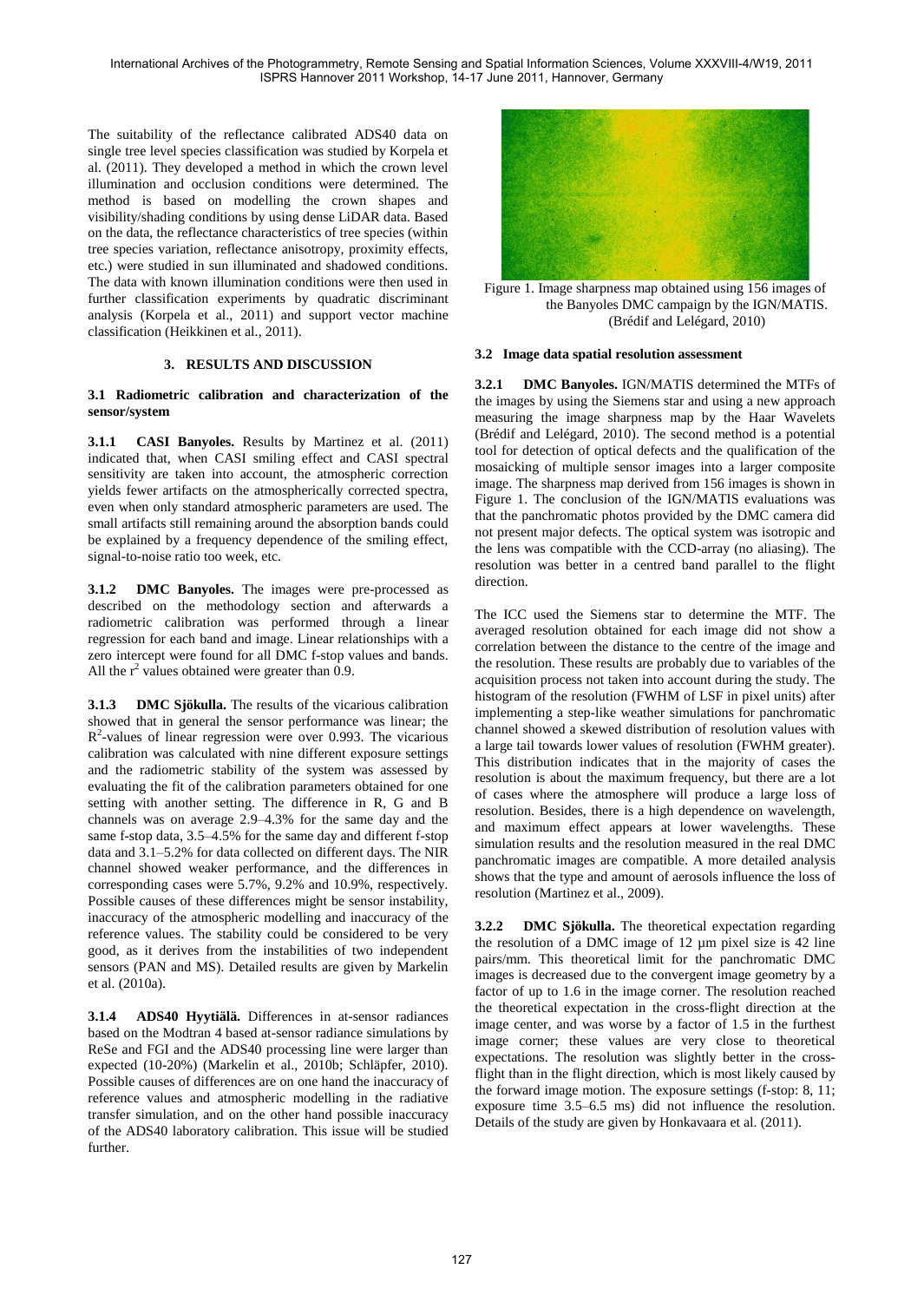International Archives of the Photogrammetry, Remote Sensing and Spatial Information Sciences, Volume XXXVIII-4/W19, 2011 ISPRS Hannover 2011 Workshop, 14-17 June 2011, Hannover, Germany



Figure 2. Banyoles image block Baix/Mig with 42 images corrected by the Pepita software of IGN/ENSG. Top: image mosaic without radiometric correction. Center: Pepita radiometric aerial triangulation with radial component. Bottom: residual values at tie points; highest values are in red and lowest in green. (Chandelier, 2010)

#### **3.3 Reflectance calibration and image block equalization**

**3.3.1 DMC Banyoles.** The Pepita software was used to correct the DMC Banyoles data sets. An example of the equalization results is given in Figure 2. The following conclusions were drawn based on the study (Chandelier, 2010). The solar elevation, exposure time and aperture values were well corrected. The BRDF model worked well especially on forest and agricultural parcels. As expected, the BRDF model did not fit on the lake. In urban areas, the effect of the equalisation was less visible: highest residuals are observed confirming that tie points are not really homologous (a DSM should be used). High residuals occured also in the lake. The radial component didn't improve significantly the equalisation: on the contrary, in urban areas, the radiometric model may not be convergent causing bad equalisation for several images. As a conclusion, Pepita could be used as a tool for relative radiometric calibration for DMC images. To ensure that this result is correct, further testing should be done with additional datasets (more images, different dates…). Performance of the Pepita is fully automatic and it fulfils all the operational requirements of the IGN.

**3.3.2 ADS40 Hyytiälä.** Reflectance calibration of the Hyytiälä data was carried out by several approaches (Table 1).

XPro was used with atmospheric correction (ATM) and with ATM and BRDF correction. ReSe performed ATCOR-4 processing using Leica's calibration parameters and generic inflight calibration parameters (retrieved in a different ADS40 campaign); cast shadow correction was tested in the latter case. The FGI carried out ATCOR-4 processing using Leica's laboratory calibration and in-flight calibration parameters derived from the imagery from 2 km and 1 km flying heights.

Figure 3 gives results of the evaluation of the accuracy of the reflectance calibration of an image strip collected from 2 km flying height on good atmospheric conditions (difference to reference value in % of the reflectance). Black target (P05 with nominal reflectance 0.05) and bright targets (P20, P30 and P50 with nominal reflectance 0.20, 0.30, 0.50) were evaluated separately. On bright targets, when in-flight calibration parameters were used, the differences were well below 5% (with a minor exception). If laboratory calibration parameters were used, the differences were clearly higher in blue and NIR channels (7- 13%). On black target, when Leica's laboratory calibration was used, differences were 5-20%, depending on the channel; with in-flight calibration the differences were again lower than 5%. When cast shadow correction option of ATCOR-4 was used, large differences (60-120%) appeared on black target; obviously shadow correction has considered black target as a shadow. The accuracy was the best in the case where in-flight calibration parameters from 1 km flying height were used (dark target: better than 5%, bright targets: better than 1.5%).

Markelin et al. (2010b) presented the preliminary results of XPro correction of all flying heights. The results were consistent with above results, indicating that for the evaluated challenging data set, up to 5% reflectance accuracy could be obtained with uniform targets. The accuracy was influenced by the flying height (1-4 km), channel (R, G, B, NIR), level of cloudiness and target properties. An analysis of theoretical basis of the XPro by Heikkinen et al. (2011) showed that the correction is based on planar surfaces and that that the highest

reflectance calibration Method Calibration Participant X1 XPro, ATM Leica laboratory FGI X2 | XPro, ATM, BRDF | Leica laboratory | FGI A1 ATCOR-4 Leica laboratory ReSe<br>A2 ATCOR-4 In-flight, 2 km ReSe A2 | ATCOR-4 In-flight, 2 km ReSe A3 ATCOR-4, Shadows In-flight, 2 km ReSe A5 ATCOR-4 Leica laboratory FGI<br>A7 ATCOR-4 In-flight, 2 km FGI A7 | ATCOR-4 In-flight, 2 km | FGI

Table 1. Different processing options in ADS40 data

A8 ATCOR-4 In-flight, 1 km FGI -25.00 -20.00 -15.00  $-10.00$ -5.00 0.00 5.00 10.00 15.00 20.00 25.00  $X1$   $X2$   $A1$   $A2^*$   $A3^*$   $A5$   $A7^*$   $A8$   $X1$   $X2$   $A1$   $A2$   $A3$   $A5$   $A7$   $A8$ **Difference (%) B D**G R N  $B.62%$ G: 81% R: 79% NIR: 121%



P05 RMSE P20, P30, P50